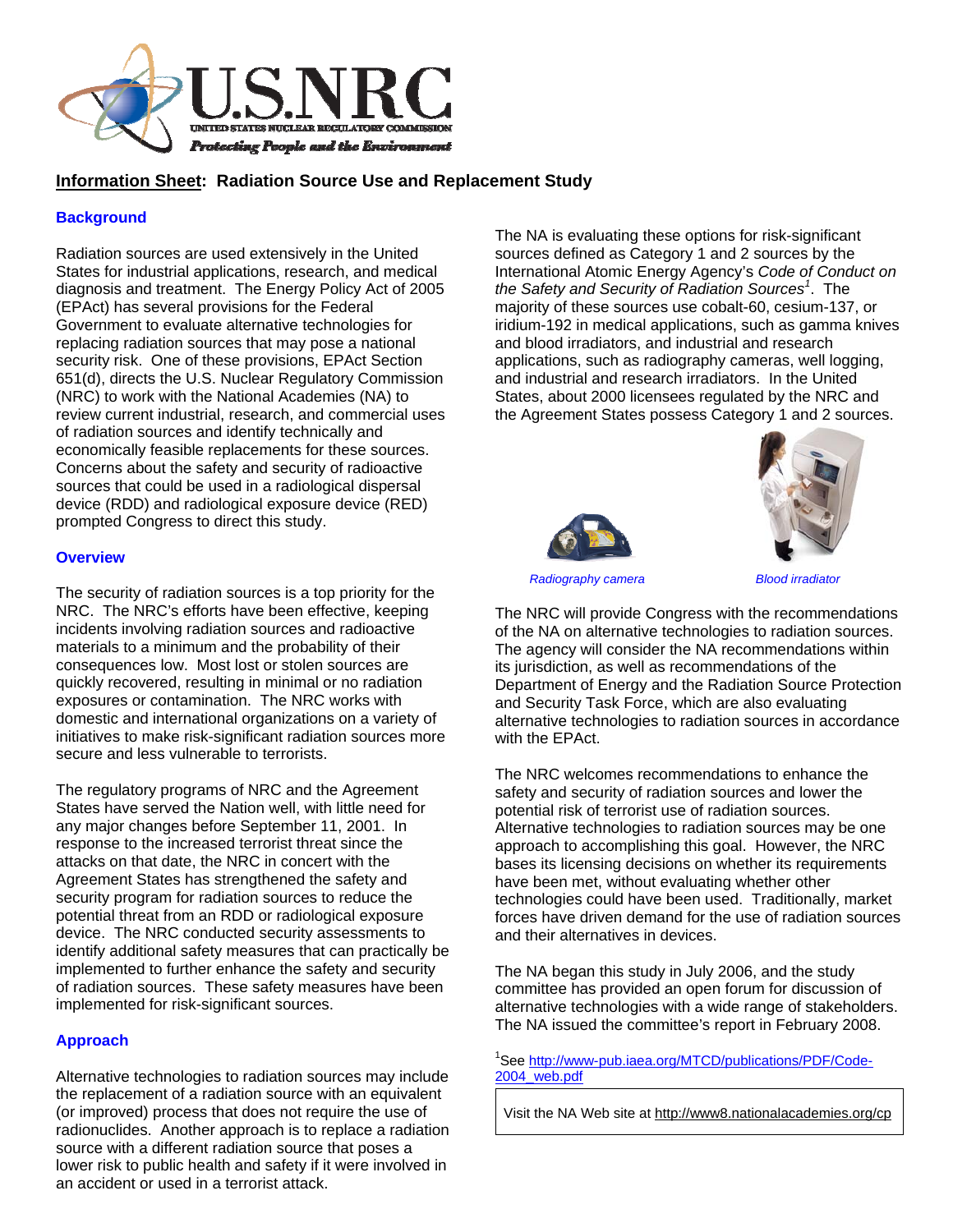

- ¾ **NRC has strengthened its security program for risk-significant radiation sources to reduce the potential threat from a radiological dispersal device or radiological exposure device since 9/11**
- ¾ **NRC works closely with its domestic and international partners to make risk-significant radiation sources more secure and less vulnerable to terrorists**

### *The National Academies evaluated the uses of risk-significant sources that could be replaced with an equivalent process or that would pose a lower risk if an accident or attack occurs*

- The Energy Policy Act of 2005 section 651(d) mandated this study
- The study began in July 2006 and the report will be released in February 2008
- The National Academies' recommends considering the feasibility of replacing risk-significant radiation sources with alternative technologies that could increase public health and safety and security

## *NRC welcomes this study and others on alternative technologies or source security and will consider all recommendations as it evaluates how to further improve security and while meeting its Strategic Goals*

- The Energy Policy Act of 2005 provisions include studies by the Radiation Source Protection and Security Task Force (August 2006) and the Department of Energy (DOE) (August 2006). The Environmental Protection Agency (EPA), DOE, and the Department of Homeland Security (DHS) are also studying alternative technologies to certain radiation sources (ongoing).
- The Radiation Source Protection and Security Task Force subgroups on Cesium Chloride and Alternative Technologies are expected to issue reports within the next year
- The Independent External Review Panel examining licensing practices and security is expected to issue their report in April 2008
- The Defense Sciences Board is expected to release a report with recommendations related to Cesium Chloride in 2008

### *NRC will use the Radiation Source Protection and Security Task Force to coordinate its responses with other Federal and State Agencies*

- The Radiation Source Protection and Security Task Force was established by the Energy Policy Act of 2005 to provide continuing input to the President and Congress. Its next report is due in 2010.
- The National Academies' report recommends replacing sources with caution to ensure that essential functions performed by the sources are preserved.
- NRC is working to develop a quantitative analysis and review of economic and environmental impacts in order to support a technical basis for regulatory decision-making.
- Accomplishment of some of the recommendations will require the assistance of other Federal agencies, the Agreement States, and possibly Congress.

# **Security of radiation sources is a top priority for the NRC**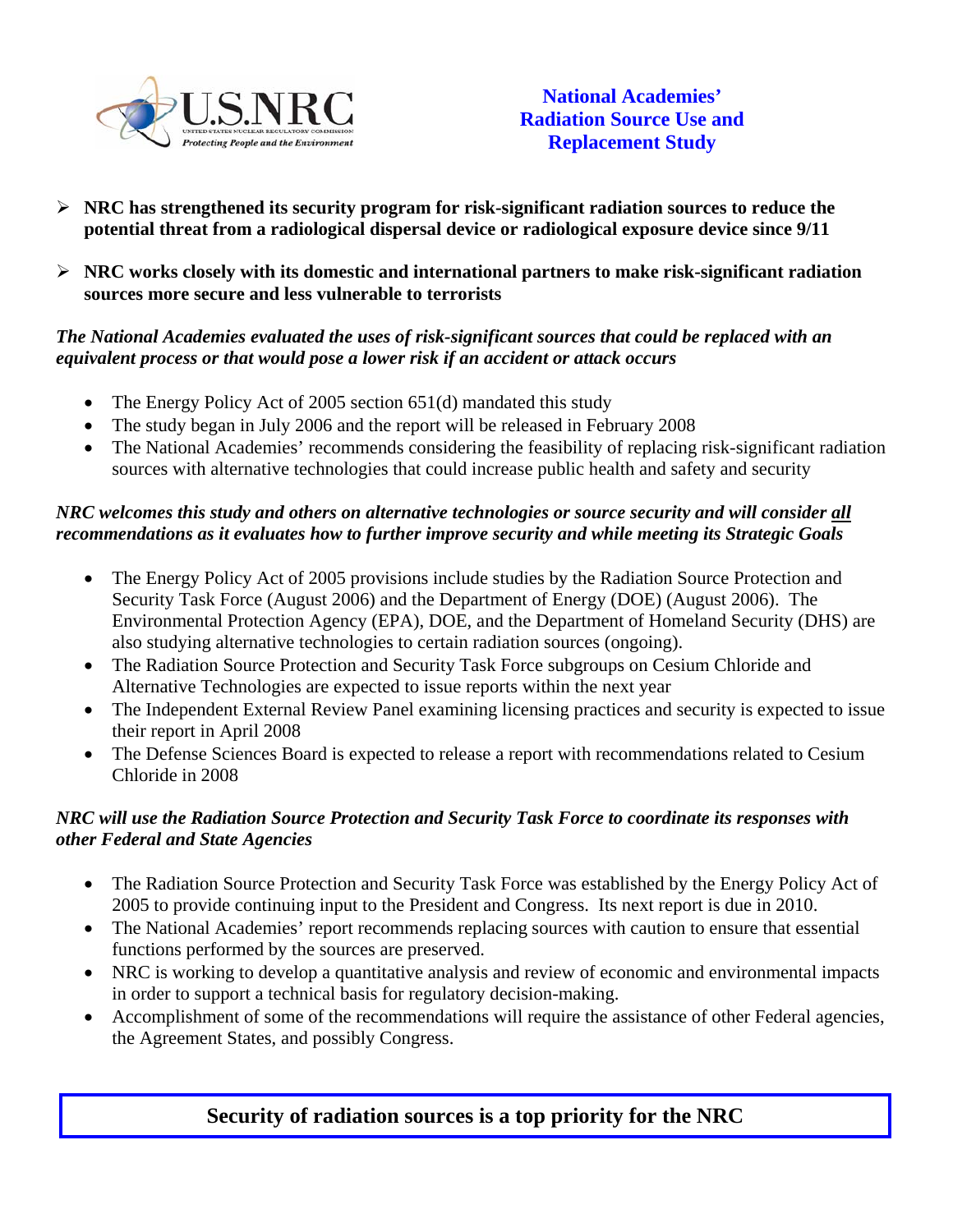### NATIONAL ACADEMY OF SCIENCES REPORT "RADIATION SOURCE USE AND REPLACEMENT STUDY"

The National Academies study significantly advanced the NRC's knowledge of alternative technologies to radiation sources and addressed the Congressional mandate in Section 651(d) of the Energy Policy Act of 2005 (EPAct). This report, in combination with two other studies mandated by EPAct, provides technical information and independent insights that are useful to the NRC and its Federal and State partners that are working to further enhance security of radiation sources and prevent misuse of those sources by terrorists. Specifically, the NA report reviewed the current industrial, research, commercial and medical uses of radiation sources and identified approaches for replacing such sources with lower risk alternatives. It provides an overview of the technical and economic feasibility and risks to workers from such replacements, and recommends options for implementing the identified replacements.

The U.S Environmental Protection Agency, the U.S Department of Energy, and the Radiation Source Protection and Security Task Force (Task Force) have active programs on alternative technologies to radiation sources that will benefit from this report. Federal and State representatives plan to review this report and identify areas that require further analysis to support their alternative technology programs. For example, the Task Force plans to systematically advance the information contained in the NA report for decision making and identification of long-term solutions, with the goal of submitting a report to Congress in 2010. To meet this goal, the Task Force plans to supplement information in the NA report regarding worker risks, economic costs, implementation methods and schedules, and viable research and development programs on alternative technologies. As part of this effort, the Task Force may consider the following topics described in the NA report:

- International collaboration for enhancing security of radiation sources
- Disposition options for existing radiation sources
- Incentives for replacement technologies
- Federal definition of a radiological dispersal device
- Hazard and risk assessments for replacement technologies
- Regulatory changes and effects
- Role of vendor upgrades to enhance security of and radiation sources and devices

As these actions demonstrate, the NRC is dedicated to ensuring the security of these radiation sources. The NRC welcomes recommendations from all collaborative efforts on alternative technologies to enhance security while meeting its Strategic Goals.

The NRC's Advisory Committee on the Medical Uses of Isotopes, or the ACMUI, provided comments on the NA report to the NRC staff. The ACMUI was established in 1958 under the authority of the Federal Advisory Committee Act. The ACMUI membership includes professionals from various disciplines serving in a part time capacity. The ACMUI charter defines its purpose as providing advice on policy and technical issues that arise in regulating the medical use of byproduct material for diagnosis and therapy. The advice provided by the ACMUI helps the staff create medical regulations that are useful, realistic, practical, not overly burdensome, and not inappropriately intrusive in the practice of medicine. A copy of their comments is attached.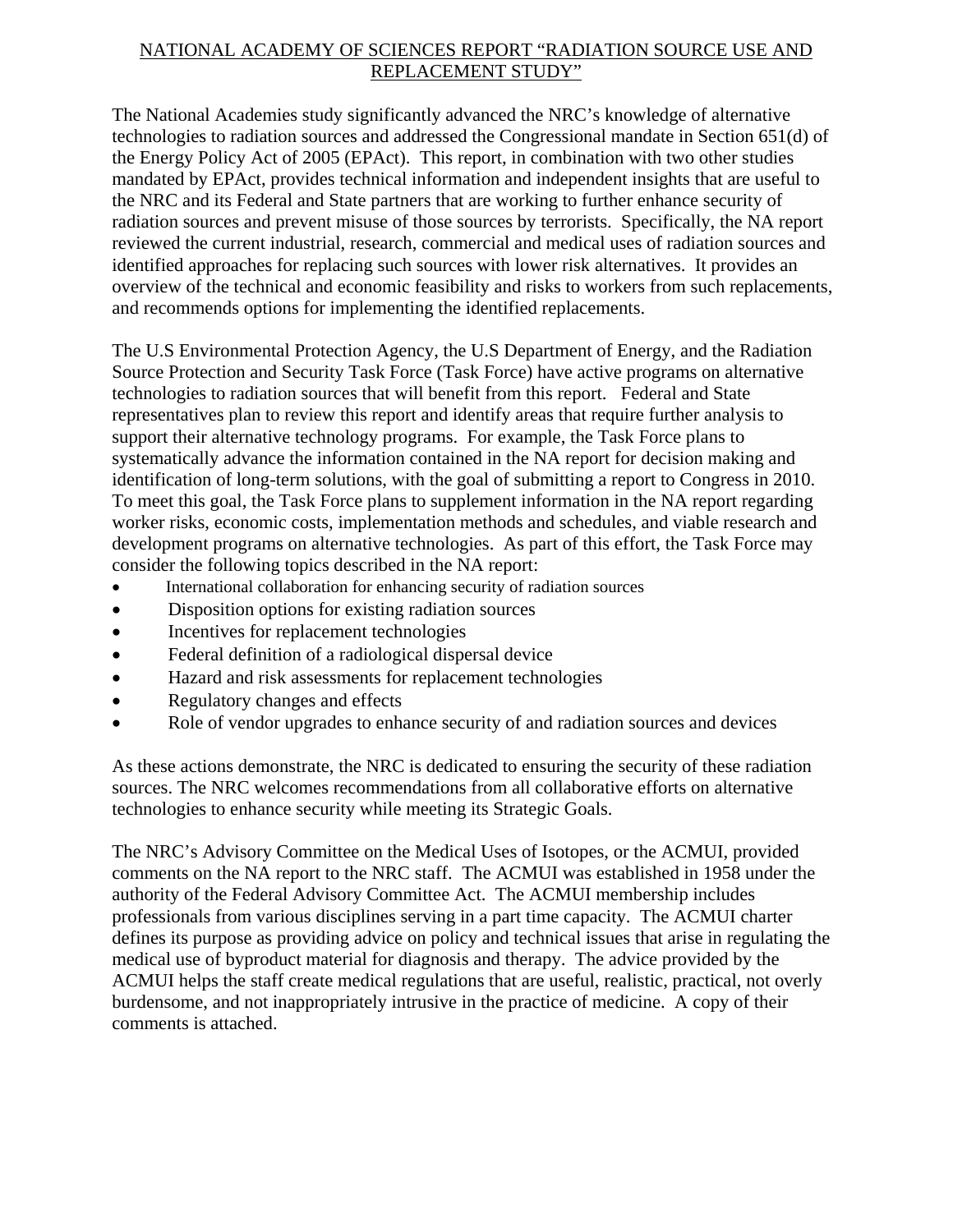#### February 20, 2008

Robert J. Lewis, Director Division of Material Safety and State Agreements Office of Federal and State Materials and Environmental Management Programs U.S. Nuclear Regulatory Commission Two White Flint North 11545 Rockville Drive Rockville, Maryland 20852-2738

#### Dear Mr. Lewis

The Advisory Committee on the Medical Use of Isotopes (ACMUI) appreciates the opportunity to comment on the report entitled "Radiation Source Use and Replacement" prepared by National Academy of Science (NAS). The report represents the results of a study, conducted by NAS under Section 651 of the Energy Policy Act of 2005, of the industrial, research, and commercial (including medical) uses of Category **1** and 2 radioactive sources to identify technically and economically feasible replacements for sources that pose a high risk to public health and safety in an accident or terrorist attack. The purpose of the ACMUI is to provide advice to NRC on policy and technical issues that arise in regulating the medical use of byproduct materials for diagnosis and therapy, and, in that capacity, our review of the NAS report was focused on the impact of its recommendations on the practice of medicine.

The ACMUI recognizes and appreciates the efforts put forth by NAS in preparing this this report. The ACMUI, however, has several concerns and comments regarding the report and its recommendations:

- 1. The report has suggested alternative replacements for CsCI, e.g., x-ray blood irradiators. However, the report does not address the efficacy of these alternative replacements for CsCI. Further study will need to be carried out on the alternatives to assure that these alternative replacements have the capacity for producing the desired result or effect and to identify any impacts. For example, a linac could be used to irradiate blood in the evening (when it is not being used to treat patients), but the hemotologists need the blood irradiated immediately before use, which is generally in the daytime, not in the evenings.
- 2. The report does not address increased or enhanced security methods as an alternative. Enhanced security features would provide a more cost effective means of providing security.
- 3. Terrorist threat exist worldwide. Elimination of CsCI needs to have a global solution, otherwise, the refurbished CsCI irradiator equipment will be sent to underdeveloped countries where the environment is potentially less secure, thus increasing the overall threat risk.
- 4. The report does not acknowledge the fact that the cost of replacement, decommissioning, and disposal of current CsCI technology, as well as, the